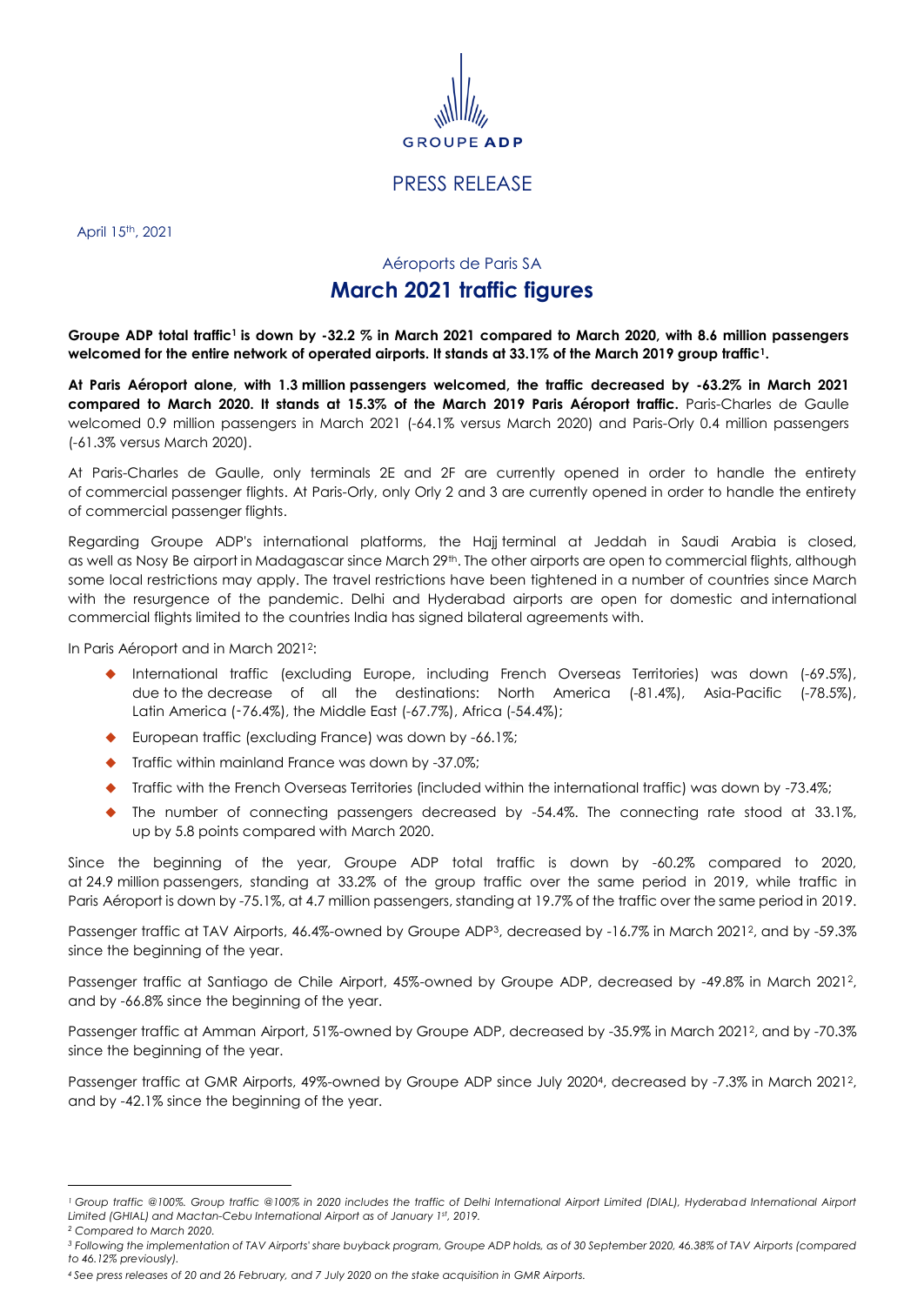| <b>Passengers</b>           | Mar. 2021 | % change<br>2021/2020 | Jan.- Mar. 2021 | % change<br>2021/2020 | Last 12 months | % change<br>2021/2020 |
|-----------------------------|-----------|-----------------------|-----------------|-----------------------|----------------|-----------------------|
| Paris-CDG                   | 899,107   | $-64.1%$              | 2.896.108       | $-77.9\%$             | 12.060.645     | $-83.4%$              |
| Paris-Orly                  | 430.153   | $-61.3%$              | 1,773,011       | $-68.7\%$             | 6,898,921      | $-77.2%$              |
| <b>Total Paris Aéroport</b> | 1,329,260 | $-63.2%$              | 4,669,119       | $-75.1%$              | 18,895,956     | $-81.6%$              |
| Santiago de Chile           | 637,412   | $-49.8%$              | 2,034,226       | $-66.8%$              | 4,442,732      | $-81.3%$              |
| Amman                       | 159,832   | $-35.9%$              | 450,378         | $-70.3%$              | 983,192        | $-88.5%$              |
| New Delhi                   | 3,412,670 | $-3.2%$               | 9,701,424       | $-37.9%$              | 22,583,736     | $-66.4%$              |
| Hyderabad                   | 1.094.832 | 5.0%                  | 3,324,446       | $-31.0%$              | 8,046,584      | $-62.7%$              |
| Cebu                        | 82,703    | $-78.4%$              | 208,256         | $-91.4%$              | 516,427        | $-95.7%$              |
| <b>Total GMR Airports</b>   | 4,590,205 | $-7.3%$               | 13,234,126      | $-42.1%$              | 31,146,747     | $-69.1%$              |
| Antalya                     | 559,332   | $+2.0%$               | 1,146,229       | $-50.9%$              | 8,582,971      | $-75.6%$              |
| Ankara                      | 447,180   | $-23.7%$              | 1,104,350       | $-56.7%$              | 3,609,740      | $-71.7%$              |
| Izmir                       | 455,556   | $-9.8%$               | 1,132,036       | $-48.3%$              | 4,403,853      | $-62.6%$              |
| Bodrum                      | 68,933    | $+27.6%$              | 160,493         | $-27.0%$              | 1,434,124      | $-66.4%$              |
| Gazipaşa Alanya             | 24,416    | $+34.1%$              | 60,275          | $-22.8%$              | 256,606        | $-75.8%$              |
| Medina                      | 106,865   | $-43.7%$              | 327.539         | $-80.9%$              | 864,370        | $-89.2%$              |
| Tunisia                     | 6.782     | $-73.5%$              | 28,968          | $-77.7%$              | 233.944        | $-92.1%$              |
| Georgia                     | 61,524    | $-29.0\%$             | 103,720         | $-80.3%$              | 218,079        | $-94.5%$              |
| North Macedonia             | 51,104    | $-35.7%$              | 155,200         | $-63.9\%$             | 507,889        | $-80.7%$              |
| Zagreb <sup>(1)</sup>       | 43,731    | $-54.9\%$             | 113,328         | $-76.6%$              | 553,817        | $-83.3%$              |
| <b>Total TAV Airports</b>   | 1,825,423 | $-16.7%$              | 4,332,138       | $-59.3%$              | 20.665.393     | $-76.2%$              |

| <b>Aircraft Movements</b>   | Mar. 2021 | % change<br>2021/2020 | Jan.- Mar. 2021 | % change<br>2021/2020 | Last 12 months | % change<br>2021/2020 |
|-----------------------------|-----------|-----------------------|-----------------|-----------------------|----------------|-----------------------|
| Paris-CDG                   | 13,488    | $-41.4%$              | 38,967          | $-59.3%$              | 155,632        | $-67.7%$              |
| Paris-Orly                  | 4410      | $-53.1%$              | 15.783          | $-61.8%$              | 57,493         | $-72.5%$              |
| <b>Total Paris Aéroport</b> | 17,898    | $-44.8%$              | 54,750          | $-60.0%$              | 213,125        | $-69.2%$              |
| Santiago de Chile           | 5,672     | $-37.0%$              | 17,654          | $-54.9%$              | 41,218         | $-73.0%$              |
| Amman                       | 2,195     | $-24.4%$              | 6,124           | $-58.6%$              | 15,553         | $-79.7%$              |
| New Delhi                   | 27,370    | 0.6%                  | 76.658          | $-26.9%$              | 189,823        | $-56.8%$              |
| Hyderabad                   | 10,562    | $-5.6%$               | 30,977          | $-28.0%$              | 80,643         | $-55.4%$              |
| Cebu                        | 934       | $-77.2%$              | 2,681           | $-88.1%$              | 6,623          | $-93.6%$              |
| <b>Total GMR Airports</b>   | 38,866    | $-8.5%$               | 110,316         | $-35.3%$              | 277,089        | $-61.7%$              |
| Antalya                     | 3.773     | $+2.6%$               | 8.273           | $-47.5%$              | 54,683         | $-71.9\%$             |
| Ankara                      | 3,689     | $-18.2%$              | 8,999           | $-49.4%$              | 30,974         | $-63.3%$              |
| Izmir                       | 3,372     | $-6.0\%$              | 8,234           | $-43.8%$              | 34,077         | $-53.7%$              |
| Bodrum                      | 585       | $+57.7%$              | 1.296           | $-10.6%$              | 10,402         | $-61.4%$              |
| Gazipaşa Alanya             | 185       | $+28.5%$              | 517             | $-18.5%$              | 2,169          | $-68.9\%$             |
| Medina                      | 1,288     | $-34.3%$              | 3,835           | $-68.9%$              | 9,956          | $-83.0%$              |
| Tunisia                     | 105       | $-59.8%$              | 424             | $-63.3%$              | 2.736          | $-85.0%$              |
| Georgia                     | 1,098     | $-21.5%$              | 2,376           | $-60.6%$              | 8,400          | $-78.5%$              |
| North Macedonia             | 812       | $-6.2%$               | 2,116           | $-43.9%$              | 7,371          | $-65.8%$              |
| Zagreb <sup>(1)</sup>       | 1,648     | $-28.7%$              | 4,300           | $-49.0%$              | 17,373         | $-60.8\%$             |
| <b>Total TAV Airports</b>   | 16,555    | $-13.2%$              | 40,370          | $-50.8%$              | 178,141        | $-69.0%$              |

<sup>&</sup>lt;sup>1</sup> Groupe ADP and TAV Airports have, a shareholding of 21% and 15%, respectively, in Zagreb Airport. To be compliant with TAV Airports presentations, Zagreb Airport traffic<br>figures are integrated into the TAV Airports gro